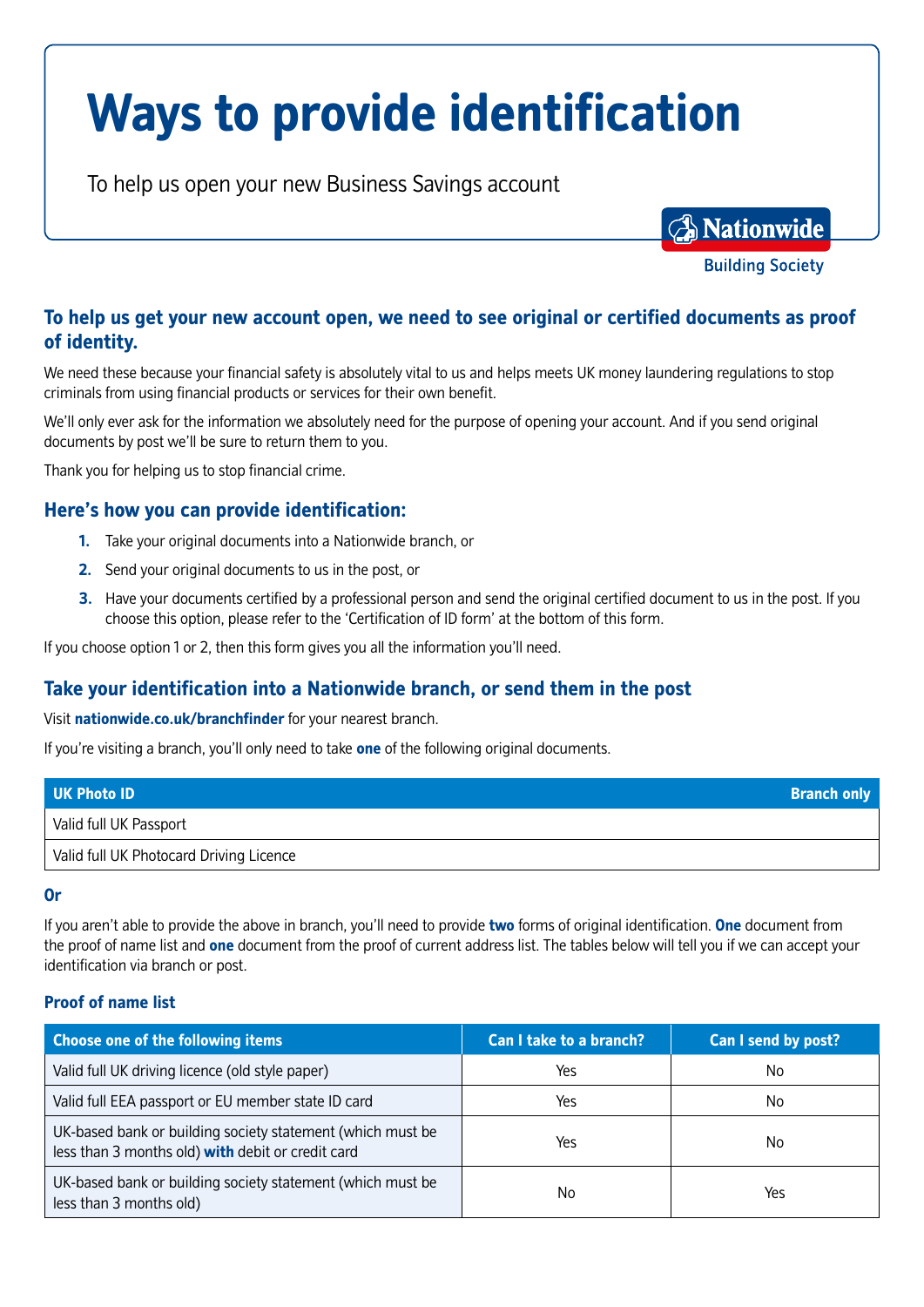#### **Proof of current address list**

| Choose one of the following items                                           | Can I take to a branch? | Can I send by post? |
|-----------------------------------------------------------------------------|-------------------------|---------------------|
| Mortgage statement (must be less than 12 months old)                        | Yes                     | Yes                 |
| Utility bill - Gas/Elec/Tel. not mobile<br>(must be less than 3 months old) | Yes                     | Yes                 |
| Water bill (must be less than 12 months old)                                | Yes                     | Yes                 |
| Council tax bill (must be less than 12 months old)                          | Yes                     | Yes                 |

If you aren't able to provide any of the identification listed, please call us on the details given below and we'll be able to discuss further options with you.

## **Taking your original documents into a Nationwide branch**

If you're visiting a Nationwide branch please take a copy of this form along with your original identification documents. There's a section at the bottom of this form which is for branch use.

## **Sending your original documents by post**

If you're sending original identification documents in the post, please send your **two** forms of identification to us using the following FREEPOST reference:

#### **FREEPOST NATIONWIDE BUSINESS SAVINGS TEAM**

No further address details are required, just write the above text in CAPITAL LETTERS and it will get to us. We'll be sure to return your original documents to you.

# **Need help or have a question?**

No problem. Call us on **0800 66 55 11** 

We're here to help Monday to Friday, 9am to 5pm, except on bank holidays.

You can also email us at **commercial.deposits@nationwide.co.uk**

Remember we can only accept original documents as proof of ID, so please take valuable documents such as your passport or driving licence into branch and **do not** send them in the post.

To see how Nationwide uses your information please visit **nationwide.co.uk/privacy**

# **For Branch Use Only**

To help our customer complete their application for a Business Savings account, please validate their documents and **ID confirm** the customer on Portrait. Once complete, please let us know via one of the following:

Phone: 0800 66 55 11 (option 1)

Email: Commercial.Deposits@nationwide.co.uk

Internal mail: Complete and return the below to Business Savings Team, NAC

| <b>Customer full name:</b>       |                                                           |
|----------------------------------|-----------------------------------------------------------|
|                                  |                                                           |
| <b>Customer CIS number:</b>      |                                                           |
|                                  |                                                           |
| <b>Employee name and number:</b> | <u> 1980 - Andrea Andrewski, fransk politik (d. 1980)</u> |
| <b>Branch prefix:</b>            |                                                           |
|                                  |                                                           |
| Date:                            |                                                           |